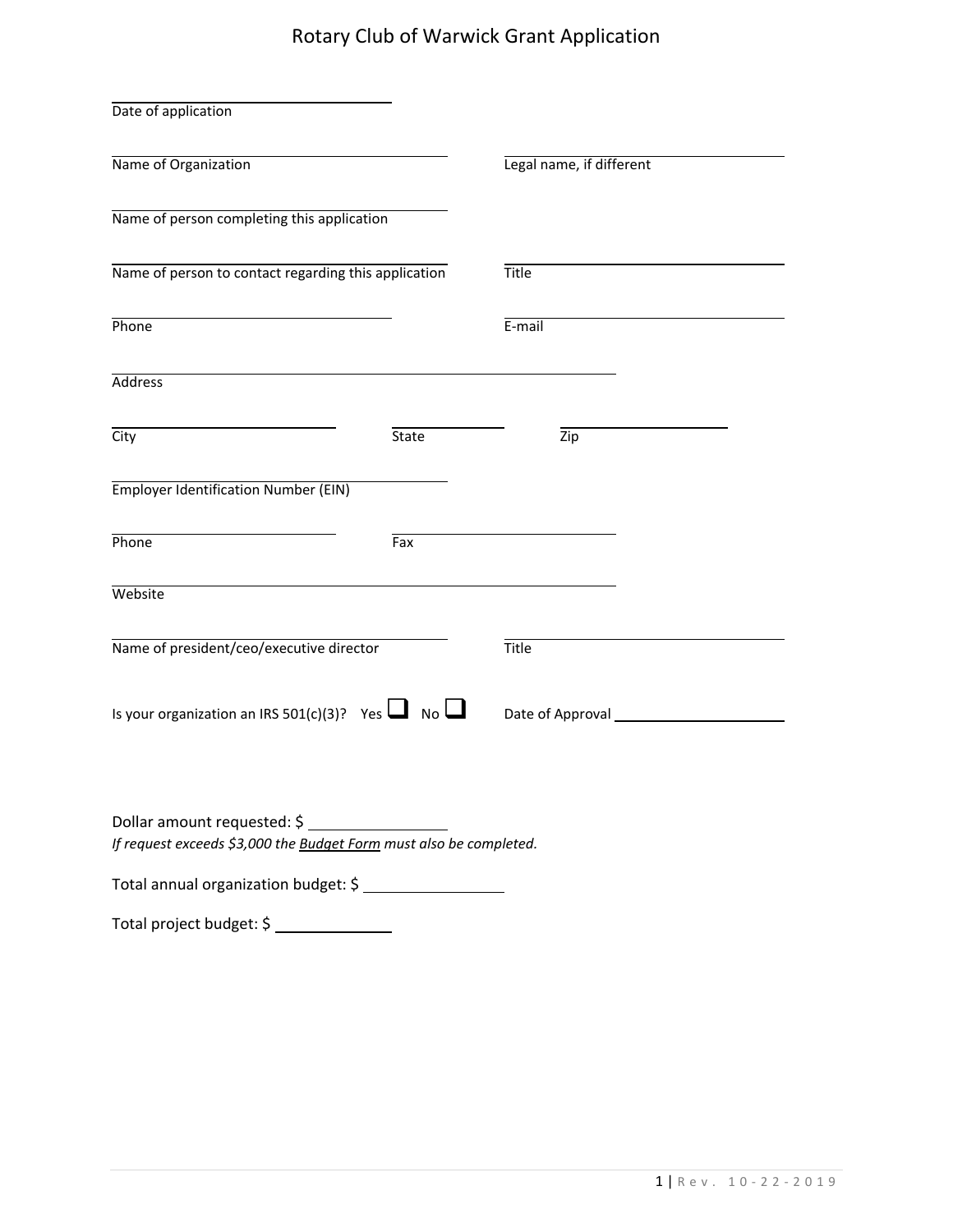## Rotary Club of Warwick Grant Application

<u> 1989 - Johann Barn, mars and deutscher Schwarzer und der Schwarzer und der Schwarzer und der Schwarzer und de</u> <u> 1989 - Andrea Santa Alemania, amerikana amerikana amerikana amerikana amerikana amerikana amerikana amerikan</u>

Tell us about your organization (300 words or less)

**How would your grant benefit the Warwick community and/or its residents?** Please give a narrative summary, timeline of the project you are requesting funding for, and how intended outcomes will be measured.

<u> 1980 - Andrea Santa Alemania, amerikana amerikana amerikana amerikana amerikana amerikana amerikana amerikan</u>